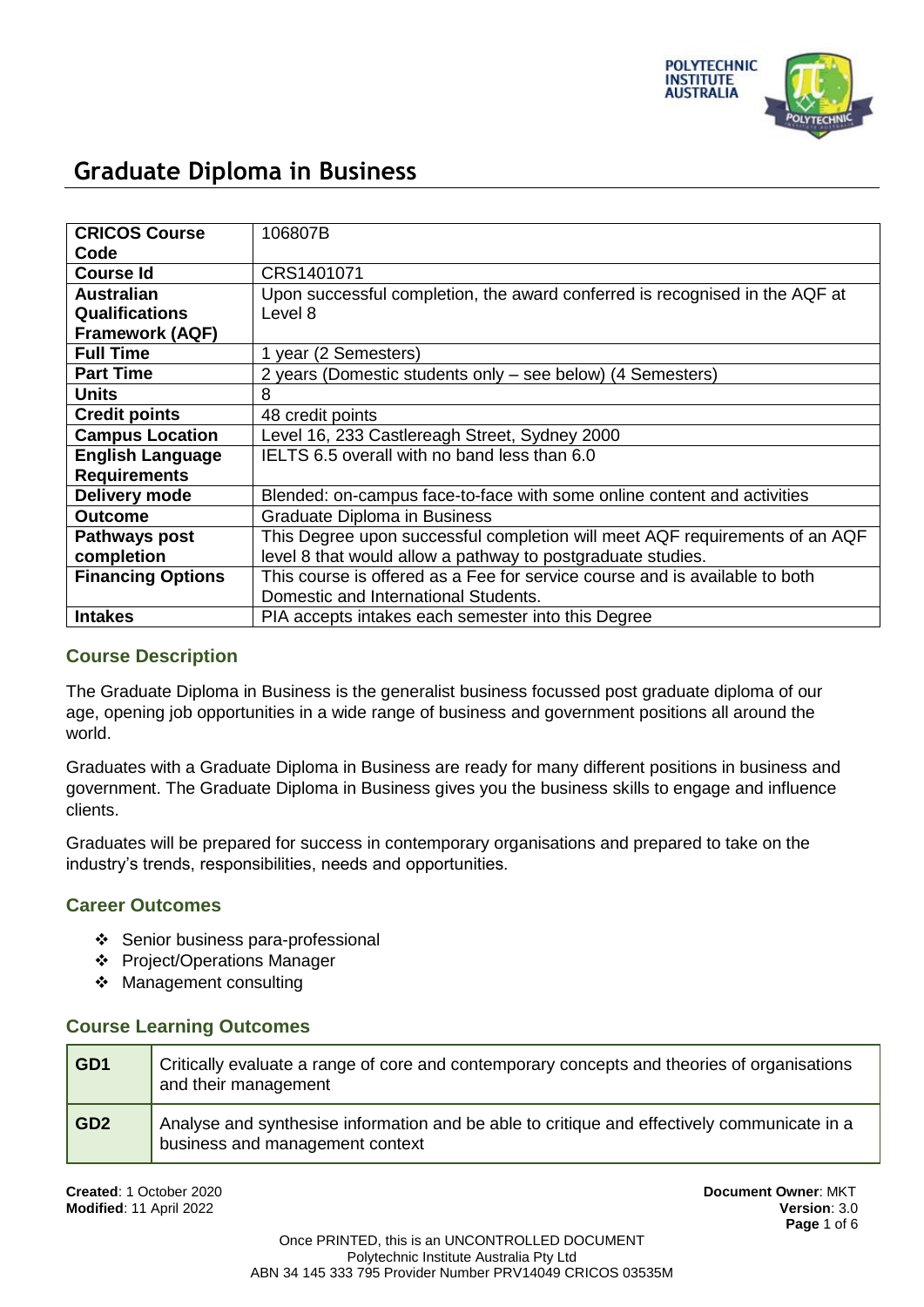

| GD3 | Apply concepts, theories, and experience to business problems and propose sustainable<br>solutions demonstrating initiative, creativity, ethics and social responsibility |
|-----|---------------------------------------------------------------------------------------------------------------------------------------------------------------------------|
| GD4 | Analyse and blend contemporary theory and practice relating to the external context in which<br>organisations operate                                                     |
| GD5 | Develop insight into the management of people and leadership development                                                                                                  |
| GD6 | Communicate concisely, professionally and proficiently to business and non-business<br>audiences                                                                          |

### **Graduate attributes**

| GA <sub>1</sub> | Communicate effectively in a diverse range of professional or community context                                                                                         |
|-----------------|-------------------------------------------------------------------------------------------------------------------------------------------------------------------------|
| GA <sub>2</sub> | Complete work tasks and assignments independently or as an effective member of<br>multidisciplinary teams                                                               |
| GA <sub>3</sub> | Engage in and value life-long learning leading to the enhancement of professional<br>knowledge and skills                                                               |
| GA4             | Are information and technology literate                                                                                                                                 |
| GA <sub>5</sub> | Respond appropriately to a changing workforces, cultures and values reflecting a global<br>work environment                                                             |
| GA <sub>6</sub> | Demonstrate critical thinking, problem solving and decision-making abilities essential to<br>contributing soundly to the resolution of issues confronting organisations |
| GA <sub>7</sub> | Facilitate intellectual curiosity                                                                                                                                       |
| GA <sub>8</sub> | Act in an ethical manner in all aspects of professional life.                                                                                                           |

## **Accreditation**

The Graduate Diploma in Business is accredited by the Tertiary Education Quality and Standards [Agency.](https://www.teqsa.gov.au/national-register/course/polytechnic-institute-australia-pty-ltd-5)

## **Course Structure**

|                   | <b>UNIT CODE</b> | <b>UNIT NAME</b>                | <b>PRE-REQUISITES</b> |
|-------------------|------------------|---------------------------------|-----------------------|
| YEAR 1-SEMESTER 1 |                  |                                 |                       |
|                   | ACC500           | <b>Business Decision Making</b> | NIL                   |

**Created**: 1 October 2020 **Document Owner**: MKT **Modified: 11 April 2022**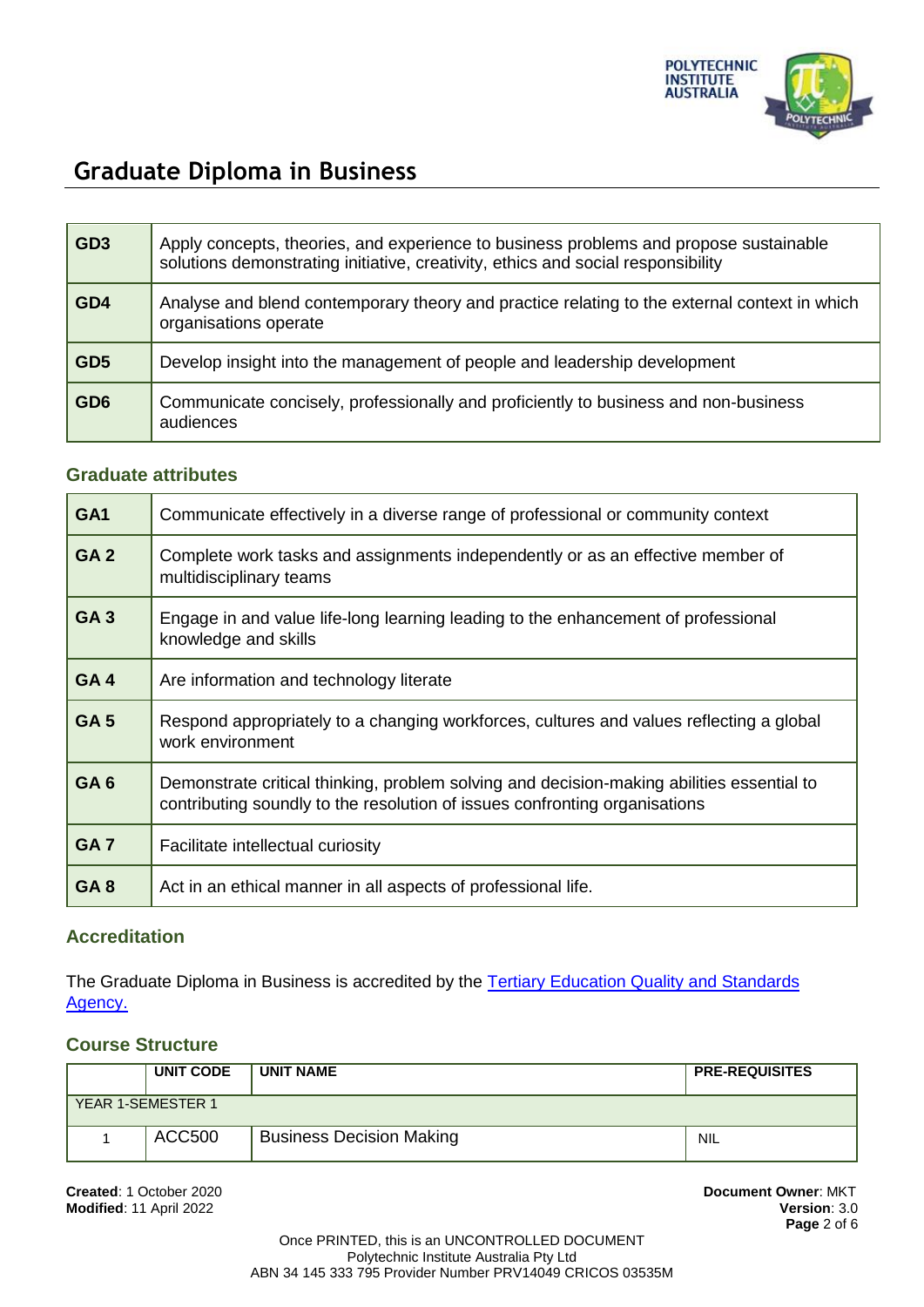

|                      | <b>BUS500</b> | <b>Business and Management in Context</b>                      | <b>NIL</b>    |
|----------------------|---------------|----------------------------------------------------------------|---------------|
|                      | ECO500        | <b>Economics for Managers</b>                                  | <b>NIL</b>    |
|                      | <b>LAW500</b> | <b>Business Law</b>                                            | <b>NIL</b>    |
| $\overline{2}$       | <b>BUS501</b> | Entrepreneurship                                               | <b>NIL</b>    |
| $\overline{2}$       | <b>FIN500</b> | <b>Financial Management</b>                                    | <b>ACC500</b> |
| $\mathbf{2}^{\circ}$ | <b>STT500</b> | <b>Statistics for Decision Making</b>                          | <b>NIL</b>    |
| $\mathcal{P}$        | <b>ACC501</b> | Accounting Systems and Decision Making (elective) <sup>1</sup> | <b>ACC500</b> |
| $\overline{2}$       | <b>MKT500</b> | Marketing for Managers (elective) <sup>2</sup>                 | <b>NIL</b>    |

#### **Please Note**

- The program is available each intake but note that some units of study are subject to quotas and minimum enrolment requirements.
- Not all units of study are available every semester, and changes in course structure occur from time to time.

### **Exit Outcomes**

To obtain a Graduate Diploma in Business, candidates are required to successfully complete or be granted credit for 8 units. Not all units are offered each semester. You must complete at least 50% of the required units at PIA to be eligible to obtain a Graduate Diploma in Business.

### **International Student Duration**

The CRICOS-registered duration is 52 weeks or 1 year of full-time study (2 semesters). Please note the part time mode is not available to a holder of a student visa, who is not a citizen of Australia or New Zealand, or who is not an Australian permanent resident, or who is a temporary resident of Australia.

### **Domestic Student Duration**

For domestic students the course is 1 years full-time or 2 years part-time.

### **Device Specifications**

| <b>Postgraduate Degrees</b> |                                                                         |
|-----------------------------|-------------------------------------------------------------------------|
| <b>Operating system</b>     | Windows 10, 11                                                          |
|                             | Mac OS 10.12 Sierra, 10.13 High Sierra, 10.14 Mojave, or 10.15 Catalina |
| <b>Browser</b>              | Safari, Chrome, and Firefox - current version                           |
|                             | Microsoft Edge - latest version                                         |

 $<sup>1</sup>$  Applicants to choose only one (1) elective unit, that is reflective of the stream selected.</sup>

 $2$  Applicants to choose only one (1) elective unit, that is reflective of the stream selected.

**Created**: 1 October 2020 **Document Owner**: MKT **Modified**: 11 April 2022 **Version**: 3.0

 $\overline{a}$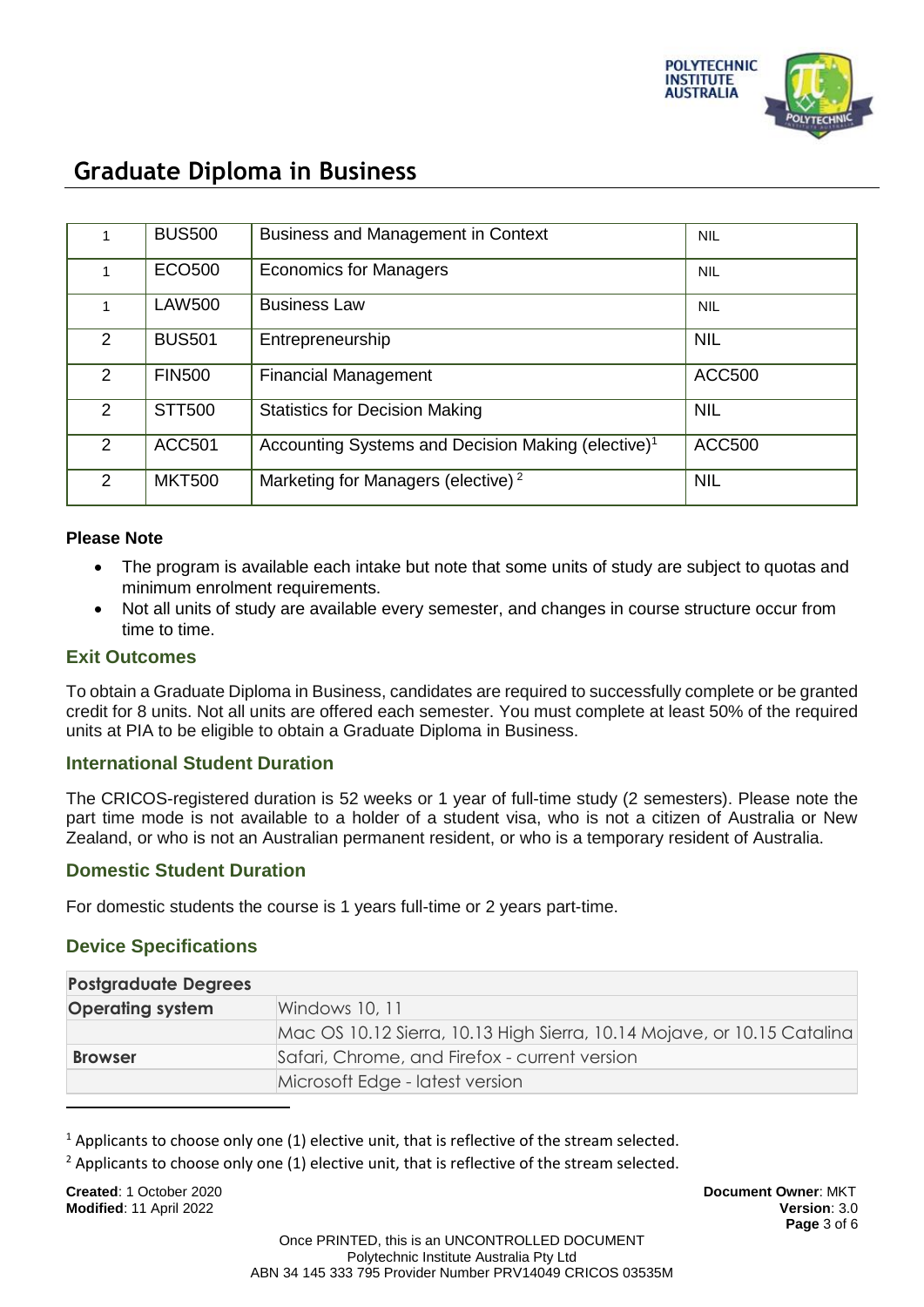

|                           | Internet Explorer - current or immediately previous version                                     |
|---------------------------|-------------------------------------------------------------------------------------------------|
|                           | <b>Computer and processor</b> 1 GHZ or faster x86 or 64-bit processor with SSE2 instruction set |
| <b>Memory</b>             | $8$ GB RAM $(64$ -bit)                                                                          |
| <b>Disk space</b>         | Minimum 500 gigabytes (GB)                                                                      |
| <b>Monitor resolution</b> | 1024 x 768                                                                                      |

## **Delivery Methods**

**Type Explanation Blended** Delivered partially on campus and partially online **Face to Face** This is delivered at level 16, 233 Castlereagh street Sydney

### **Assessment Methods**

The Institute uses authentic assessment principles that may include practical exercises, case studies, presentations, reports, online simulations, essays, and examinations. These may include being done under invigilation.

## **Entry Requirements**

Graduate Diploma in Business

- a) a pass bachelor's degree or higher qualification (or equivalent) at an institution approved by the Business School and graded at a standard acceptable to the Institute.
- b) satisfaction of the English language requirements; and
- c) any other minimum standards specified by the Institute.

## **International students**

Must satisfy the English Language Requirements.

AND

- a) a pass bachelor's degree or higher qualification (or equivalent) at an institution approved by the Business School and graded at a standard acceptable to the Institute.
- b) satisfaction of the English language requirements; and
- c) any other minimum standards specified by the Institute.

### **Special/Alternative Admission Arrangements**

In exceptional circumstances the Institute may admit applicants without these qualifications who, in the opinion of the Institute, have qualifications and evidence of experience and achievement sufficient to successfully undertake the award. These may include:

**Created**: 1 October 2020 **Document Owner**: MKT **Modified**: 11 April 2022 **Version**: 3.0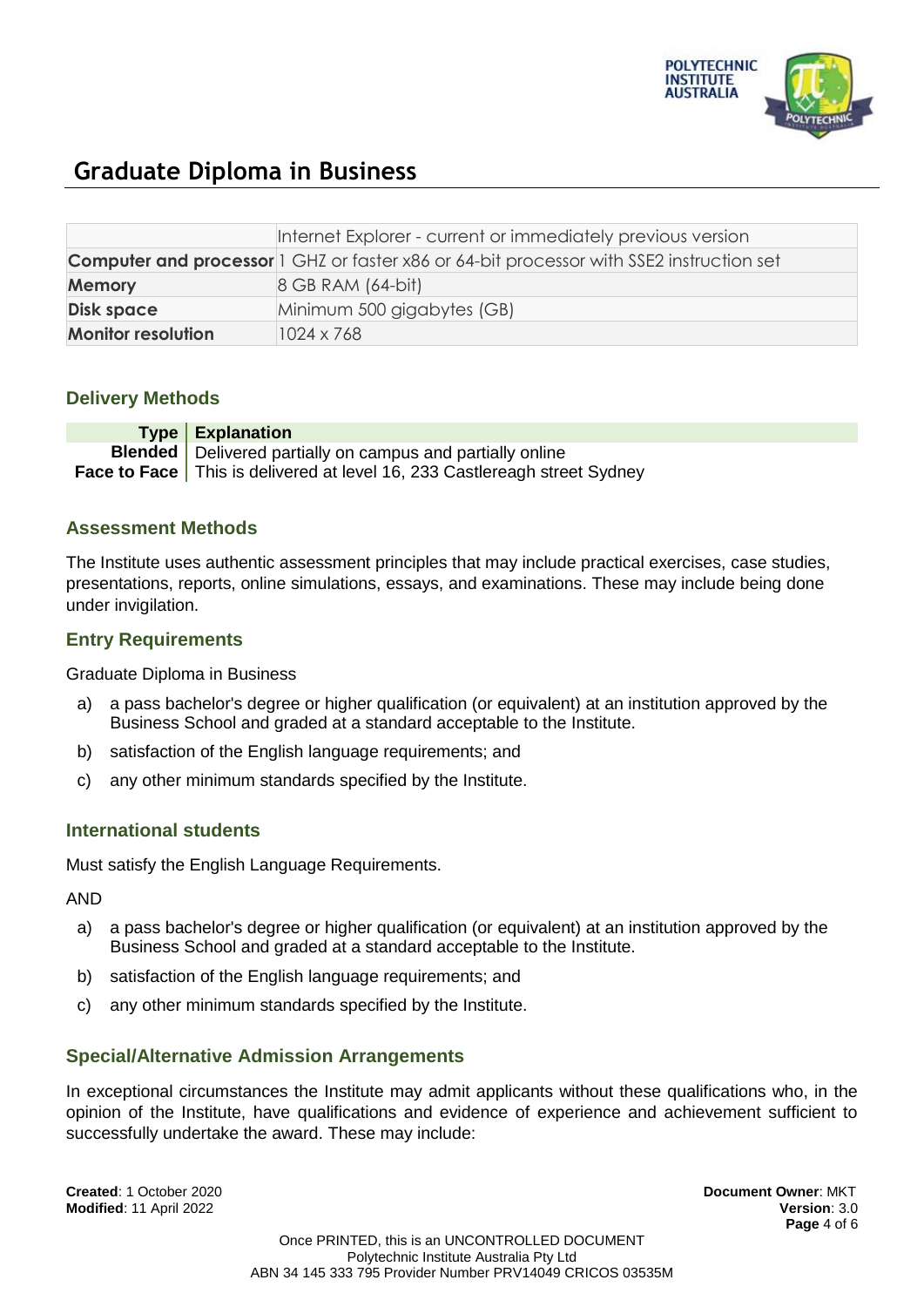

- i. a minimum of five years' relevant work experience, which includes at least three years' management experience, or significant technical experience
- ii. completion of an Advanced Diploma or Associate Degree (AQF Level 6) or learning equivalent to an AQF Level 6 qualification and at least three years' relevant work experience
- iii. completion of the Graduate Certificate stage at PIA (or equivalent at a recognised HEP or University)
- iv. any other entry pathway where PIA can demonstrate that the candidate has the appropriate English language proficiency, academic knowledge and acumen to successfully complete the course in which they enrol.

The processes used to monitor the progress of students enrolled under special/alternative arrangements include:

- monitoring of the student's progress by the Learning and Teaching Committee at the conclusion of each term in the first year of the student's enrolment; and
- a "Review of Student Progress" meeting between the student and the Learning and Teaching Committee at the conclusion of the first semester of the student's enrolment to review both the academic progression and student welfare.

## **Language requirements**

As well as meeting the admissions criteria set out above in 6.1, all international candidates must meet the minimum English language proficiency requirements. Candidates must provide certified documentation that they meet the minimum English language proficiency requirements.

Below are the minimum requirements which must be demonstrated for entry into the postgraduate courses

- IELTS International English Language Testing System: Academic version
- TOEFL iBT Test of English as a Foreign Language: Internet-based Test
- PTE Academic Pearson Test of English Academic
- C1A Cambridge English C1 Advanced (previously CAE or Cambridge English: Advanced)
- C2P Cambridge English C2 Proficiency (previously CPE or Cambridge English: Proficiency)
- OET Occupational English Test
- KITE Kaplan International Tools for English
- Duolingo\* Duolingo English Test

PIA may consider applicants who have successfully completed at least one full year of a higher education course (AQF Level 7 or above) at an Australian higher education provider within the last 2 years. PIA may also consider applicants who have successfully completed at least one full year of a Vocational Education and Training course (AQF Level 8 or above) at an Australian Registered Training Organisation within the last 2 years.

All evidence provided and test results must have been officially obtained within two years of the proposed commencement date for the course.

### **Advance Standing**

**Created**: 1 October 2020 **Document Owner**: MKT **Modified**: 11 April 2022 **Version**: 3.0